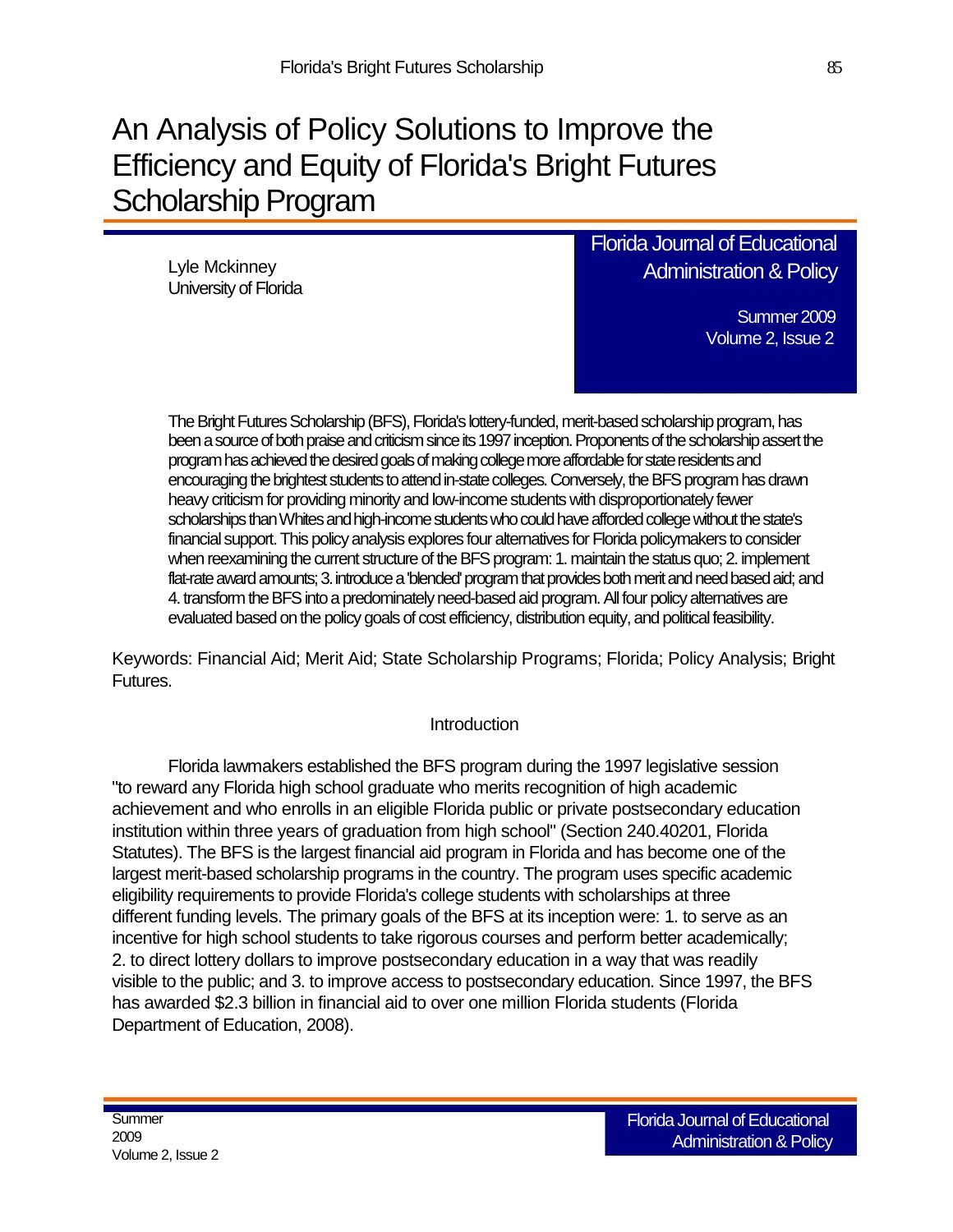While the BFS program's degree of success in achieving the three initial policy goals outlined by Florida legislators continues to be a source of intense debate among policymakers and educational researchers, it is apparent that unintended and undesirable consequences have emerged as a direct result of the policy's implementation. The primary criticism of the BFS is the fact the program allocates the majority of the state's finite financial aid resources to students who would have attended, and could have afforded, college without the scholarship. While a growing number of minority and low-income students in Florida are pursuing higher education since the BFS was introduced, these student groups continue to receive a disproportionately smaller share of the scholarships than White and high-income students. For the 2007-08 academic year, White students (66%) were awarded three times as many scholarships as Black (7%) and Hispanic (15%) students combined (Florida Department of Education, 2008). This disconcerting trend has been evident and consistent since the BFS program's inception.

The deteriorating fiscal health of the BFS and the inequitable distribution of program resources have served as focusing events that will present Florida lawmakers with a policy window for making changes to the BFS program in the near future (Kingdon, 2003). When the future of Bright Futures reaches the forefront of the Florida legislature's agenda, policymakers must be equipped to answer an important question: How can Florida most efficiently and equitably use limited postsecondary financial aid resources to maximize the number of citizens enrolling, and earning a degree, from an in-state college or university? The ability to successfully answer this question has significant implications for the future of Florida higher education and the state's economic welfare. The primary objective of this policy analysis is to provide state policymakers with several viable alternatives to consider when seeking answers to this question.

#### History of the Bright Futures Scholarship

As the costs associated with attending college have risen dramatically in recent decades, the federal government, state legislatures, and postsecondary institutions have all searched for viable ways to provide financial assistance to students pursuing higher education. A common mechanism used to deliver this support to students has been financial aid programs that award funding based on specified eligibility requirements. Traditionally, these programs have been categorized as either need-based or merit-based (Creech & Davis, 1999). Using financial need and ability to pay as the primary eligibility requirements, federally funded financial aid programs blossomed during the 1960s and 1970s. The introduction of Title IV of the Higher Education Act of 1965 authorized federal financial assistance programs, and for the past four decades Pell Grants have been the primary means through which this federal assistance has been delivered to students with demonstrated financial need (Heller & Rogers, 2006).

During the 1980s the federal government began to significantly reduce the allocations reserved for need-based financial aid programs (Florida Postsecondary Education Planning Commission, 1999). In response to this decrease in federal support, many states began to increase funding for their own need-based financial aid programs. Numerous states also established merit-based scholarship programs during this time period. Heller (2002) suggests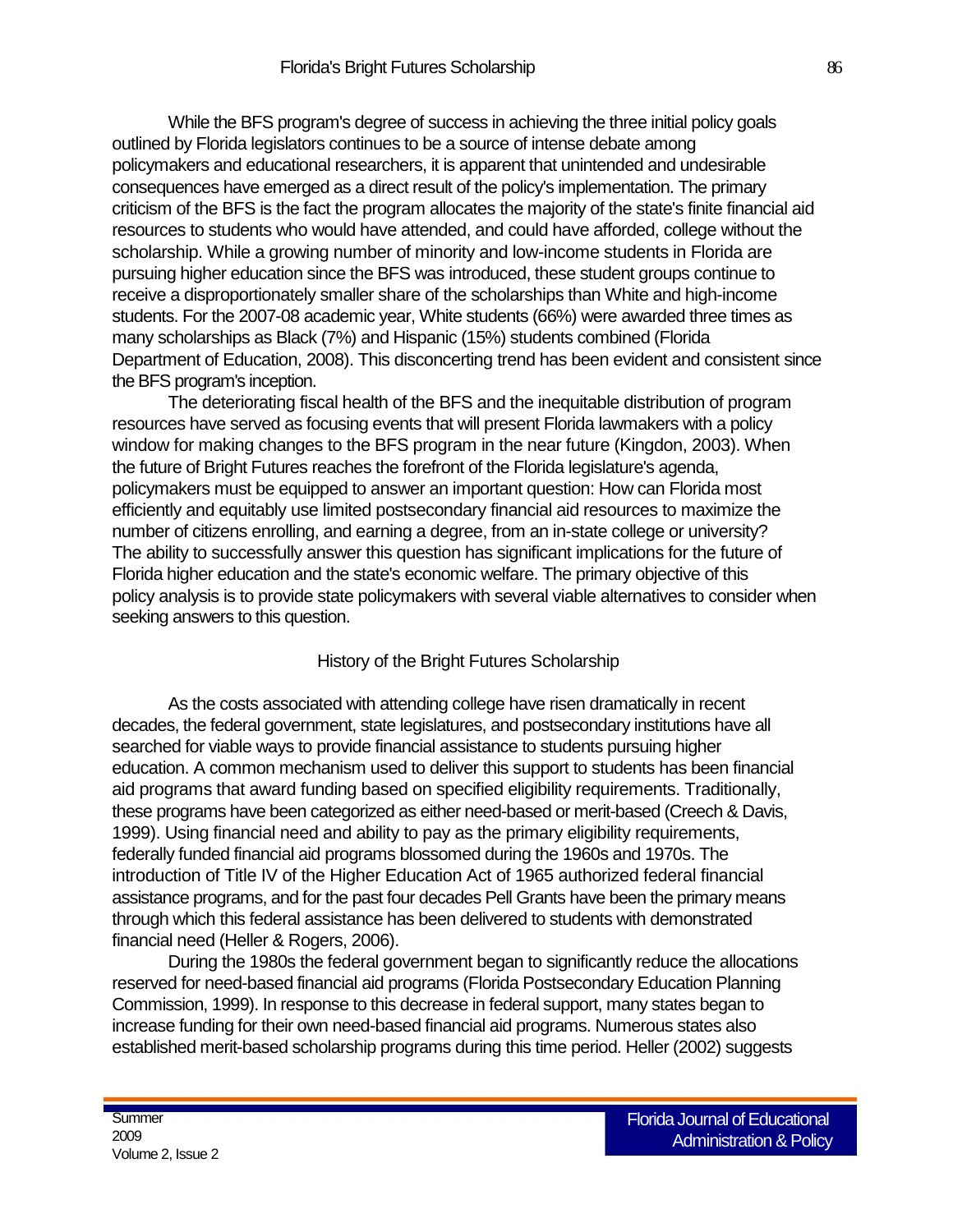that states typically launch merit-based financial aid programs for three primary reasons: 1.) to improve access to postsecondary education for citizens of the state; 2.) to provide incentive for students to perform well academically; and 3.) to encourage the best and brightest students to attend in-state colleges. Florida was one of the first states to launch a statewide meritbased program when it established the Florida Undergraduate Scholars' Fund in 1980. In 1992, Florida introduced its second statewide merit-based program when it initiated the Gold Seal Vocational Scholarship specifically for vocational students. Before Georgia established its HOPE Scholarship, Florida actually dispersed more merit aid than any other state (Heller & Rasmussen, 2001).

The introduction of Georgia's HOPE Scholarship in 1993 fundamentally changed the landscape of state merit-based financial aid programs. Funded by the state lottery instead of state appropriations, the HOPE Scholarship was the first such program to award scholarships to students solely on their academic performance and without consideration of their financial need. Soon other states began to follow Georgia's politically popular approach to funding meritorious students (Heller & Rogers, 2006) by addressing college affordability with broadbased discounts to in-state students (Ness & Noland, 2007). As of 2008, 16 states have implemented broad-based, merit-aid scholarship programs, though each of these programs utilize a unique combination of academic criteria to determine eligibility (see Table 1).

|                    | Name of award                                           | Year of<br>program<br>initiation | Source of funding                         |
|--------------------|---------------------------------------------------------|----------------------------------|-------------------------------------------|
| Alaska             | Alaska Scholars Award                                   | 1999                             | U. of Alaska land grant<br>endowment fund |
| Arkansas           | Academic Challenge Scholarship                          | 1991                             | General state revenues                    |
| Florida            | <b>Bright Futures Scholarship</b>                       | 1997                             | State lottery                             |
| Georgia            | <b>HOPE Scholarship</b>                                 | 1993                             | <b>State lottery</b>                      |
| Kentucky           | <b>Educational Excellence</b><br>Scholarship            | 1998                             | State lottery                             |
| Louisiana          | Tuition Opportunity Program for 1997<br>Students (TOPS) |                                  | National tobacco settlement<br>trust fund |
| Michigan           | Merit Award Scholarship                                 | 2000                             | National tobacco settlement<br>trust fund |
| <b>Missouri</b>    | Academic 'Bright Flight'<br>Scholarship                 | 1997                             | General state revenues                    |
| <b>Mississippi</b> | <b>Eminent Scholars Program</b>                         | 1995                             | Legislative appropriations                |
| Nevada             | Millennium Scholarship                                  | 2000                             | National tobacco settlement<br>trust fund |
| <b>New Mexico</b>  | <b>Lottery Success Scholarship</b>                      | 1997                             | State lottery                             |

TABLE 1: State-Funded, Broad-Based Merit Scholarship Programs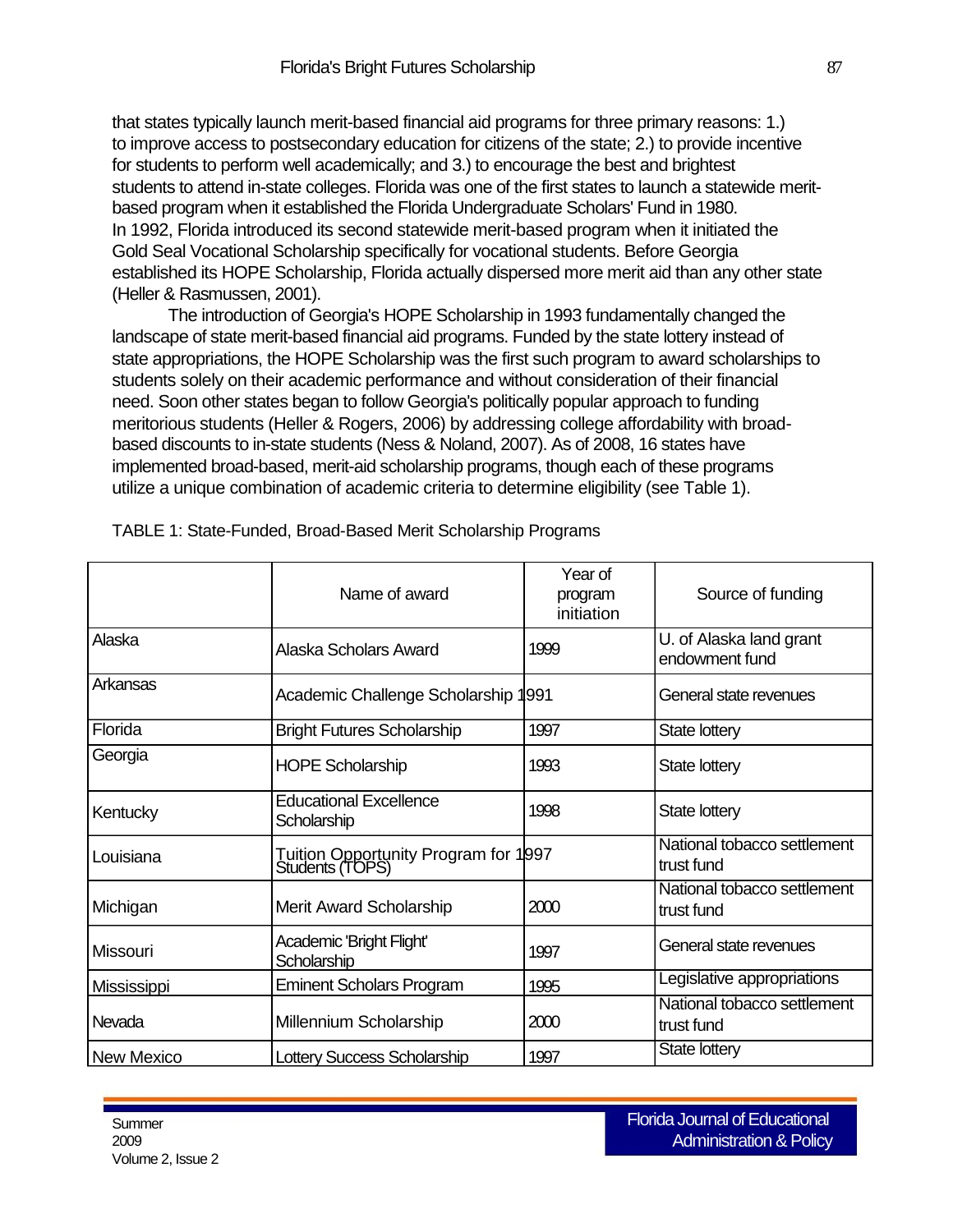| South Carolina | LIFE Scholarship                 | 1998 | State lottery              |
|----------------|----------------------------------|------|----------------------------|
| South Dakota   | Opportunity Scholarship          | 2003 | Legislative appropriations |
| Tennessee*     | <b>Education Lottery Program</b> | 2003 | State lottery              |
| Washington     | <b>PROMISE Scholarship</b>       | 1999 | Legislative appropriations |
| West Virginia  | <b>PROMISE Scholarship</b>       | 1999 | State lottery              |

\*Tennessee's Education Lottery Program also includes a supplemental award based on financial need. Sources: Duffourc, 2006; Selingo, 2001.

Using Georgia's HOPE Scholarship program as a template, Florida legislators established the BFS program during the 1997 legislative session. Politically, the introduction of the BFS represented a tangible avenue through which legislators could appease the growing number of citizens who complained they had no proof state lottery revenues were being used to improve education in Florida (Colavecchio-Van Sickler, 2007). The creation of the BFS restructured Florida's two previously existing merit-based awards (the Florida Undergraduate Scholars Fund and the Gold Seal Vocational Scholarship) and added a middle award level (Florida Postsecondary Education Planning Commission, 1999). The BFS program is currently compromised of three award levels, which are the Florida Academic Scholars Award, the Florida Medallion Scholars Award, and the Florida Gold Seal Vocational Scholars Award. Each of these award levels has different eligibility requirements (i.e. GPA, SAT/ACT test score) that must be met in order for a student to qualify for a scholarship (see Table 2).

TABLE 2: 2008-2009 Bright Futures Award Levels and Eligibility Requirements

|                                                  | <b>Academic Scholars Medallion Scholars</b>                                       |                                                                                  | <b>Gold Seal Vocational</b>                                                                               |
|--------------------------------------------------|-----------------------------------------------------------------------------------|----------------------------------------------------------------------------------|-----------------------------------------------------------------------------------------------------------|
| <b>Tuition waiver</b><br>(public institutions)   | 100% of tuition, plus 100% of tuition at<br>\$375 expense<br>allotment            | community colleges<br>75% of tuition at other<br>public colleges                 | 75% of tuition                                                                                            |
| <b>Tuition waiver</b><br>(private institutions)  | Fixed amount based<br>on 100% of tuition at<br>a comparable public<br>institution | Fixed amount based<br>on 75% of tuition at a<br>comparable public<br>institution | Fixed amount based on 75%<br>of tuition at a comparable<br>public institution                             |
| <b>GPA</b> requirements<br>$(4.0 \text{ scale})$ | 3.5                                                                               | 3.0                                                                              | 3.0                                                                                                       |
| Test score requirements  1270 SAT                | 28 ACT                                                                            | 970 SAT<br>20 ACT                                                                | Minimum scores on<br>subsets of tests:<br>CPT <sup>*</sup> Reading 83<br>Sentence Skills 83<br>Algebra 72 |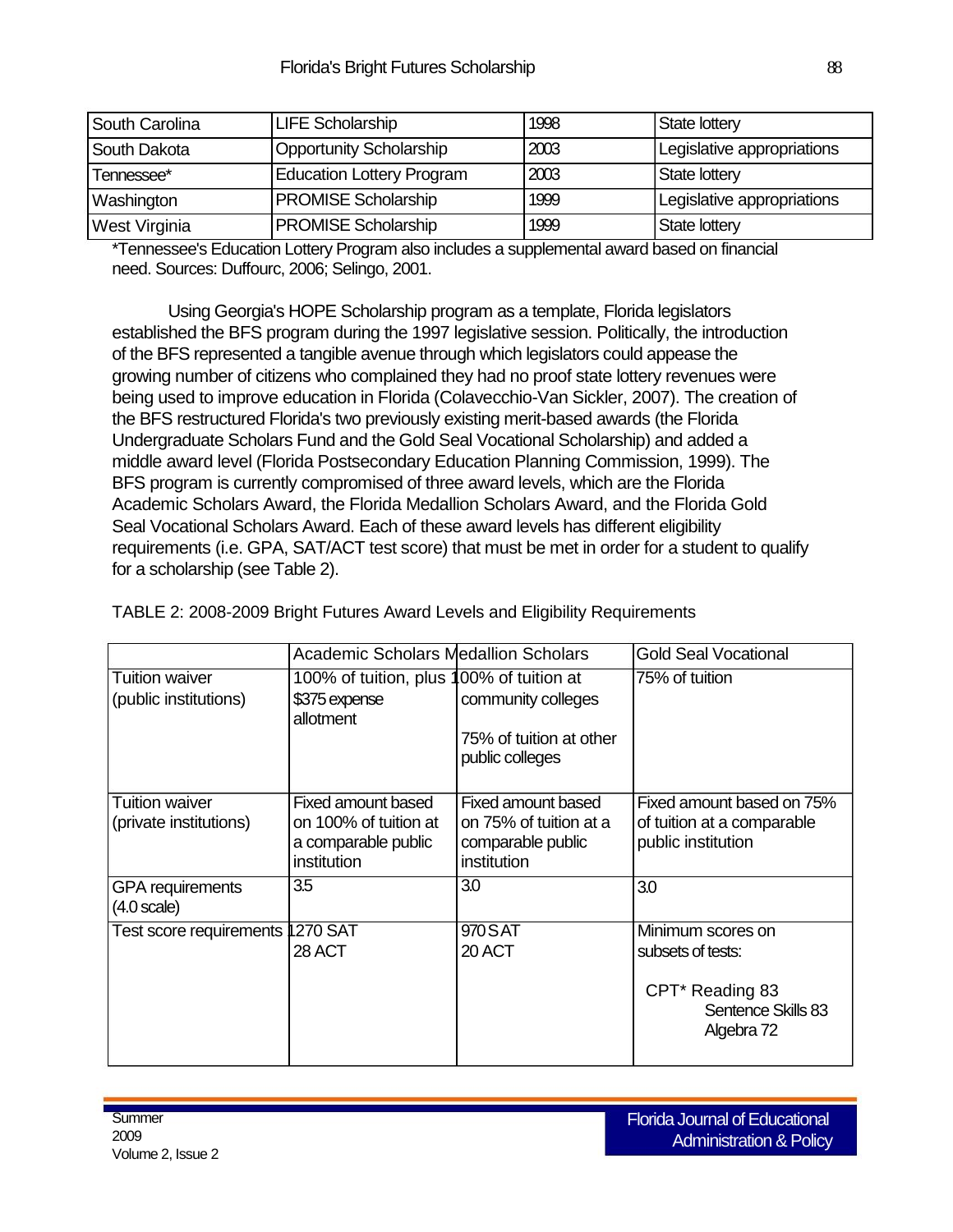|                                                     |                |                | <b>SAT</b>     | <b>Critical Reading</b><br>440<br>Math 440 |
|-----------------------------------------------------|----------------|----------------|----------------|--------------------------------------------|
|                                                     |                |                | <b>ACT</b>     | English 17<br>Reading 18<br>Math 19        |
| Community service<br>requirements                   | 75 hours       | None           | None           |                                            |
| <b>Cumulative GPA</b><br>required for renewal       | $3.0**$        | 2.75           | 2.75           |                                            |
| Minimum earned<br>hours required per term<br>funded | 6 credit hours | 6 credit hours | 6 credit hours |                                            |

\* College placement tests (CPT) are typically taken by community college students to determine their readiness for college.

\*\* Academic Scholars with a GPA of 2.75 - 2.99 will renew as Medallion Scholars.

Source: Office of Student Financial Assistance, Florida Department of Education.

## Bright Futures: The Current State of Affairs

During the 2007-2008 academic year, a total of \$380 million of BFS funding was awarded to 159,170 Florida college students (Florida Department of Education, 2008). While most of last year's recipients attended the state's public four-year universities (69%), a smaller number used their scholarships at public community colleges (22%) and private fouryear institutions (9%). The average cost per BFS award in 2007-08 was \$2,387. The BFS program has grown exponentially every year since 1997, when \$69 million in funding was provided for 42,319 scholarship recipients. The overall BFS program costs have increased by 446%, and the number of scholarship recipients since the program's first year of implementation has increased 267%. In total, over \$2.3 billion in merit-based aid has been awarded to 1.1 million students through the BFS program.

Advocates of the BFS assert the program has been successful in achieving its intended outcomes. Florida lawmakers in favor of the program emphasize the scholarship awards have made higher education more affordable for families, improved academic performance at the high school and college level, and reduced 'brain-drain'. In a 2003 programmatic evaluation of the BFS, Florida's Office of Program Policy Analysis and Government Accountability (OPPAGA) found that the percent of high school graduates attending college in-state rose from 52% to 61% between 1997 and 2001. This finding suggests the BFS has been fairly successful at keeping Florida's best and brightest students in-state for college.

While there are still those who strongly support the BFS, the program has drawn more than its share of heavy criticism in recent years. Opponents of the BFS program claim it provides funding to thousands of students who would have attended college without the scholarship and awards a disproportionately small share of scholarships to minority and lowincome students. Data from the Florida Department of Education (2008) show that during the 2007-08 academic year, White students received twice as many awards as all other ethnic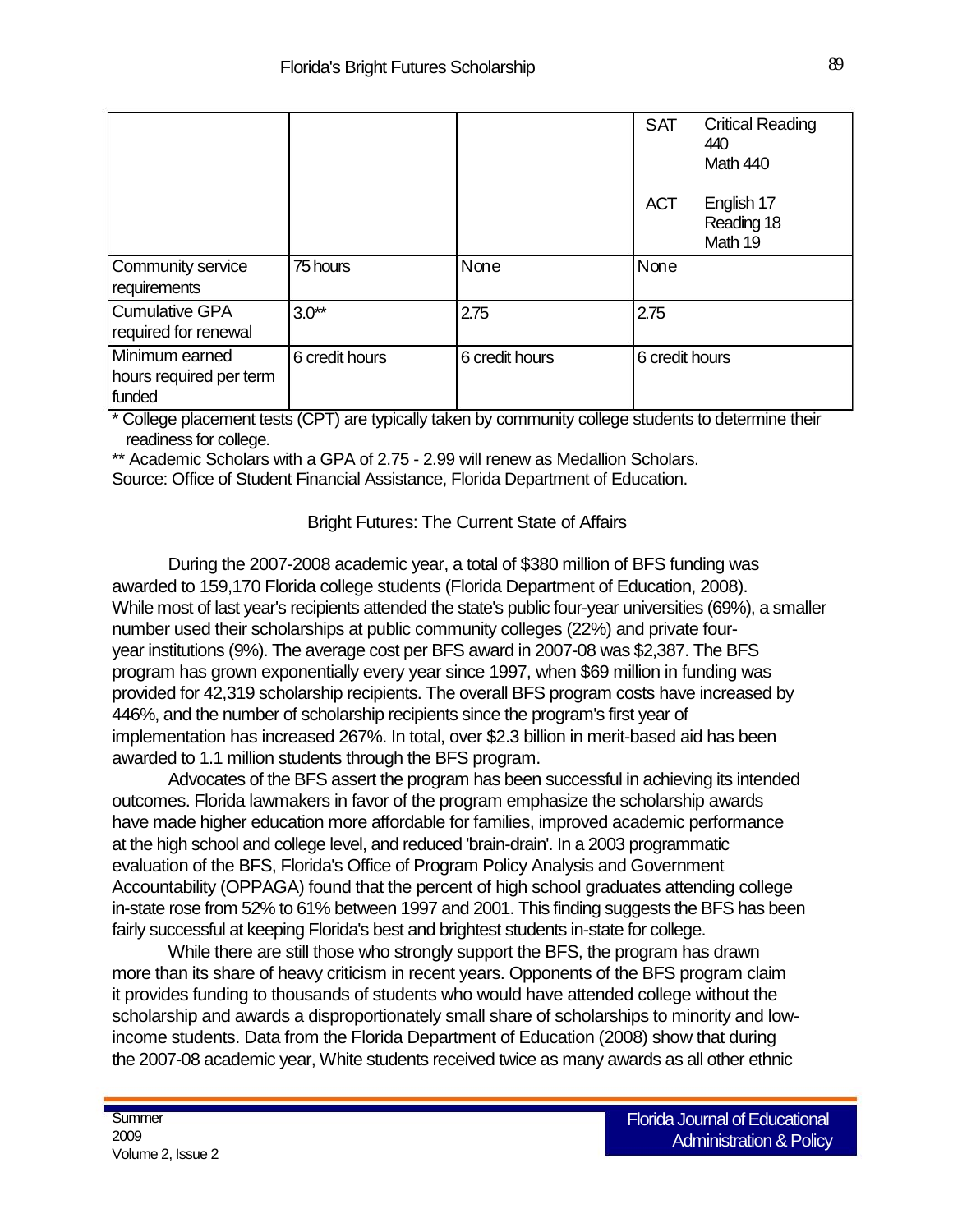groups combined. This unsettling trend has been consistent every year since the program's inception in 1997. Other critics of the BFS have argued the current eligibility requirements to receive an award are far from meritorious. For example, for a Florida student to receive the Medallion Scholars Award (the mid-level award amount) that covers 75% of tuition and fees, he or she must earn a 3.0 GPA and an SAT score of 970 or ACT score of 20. The national averages for the SAT and ACT are 1021 and 21.1 respectively.

From an economic perspective, some critics have blasted the use of state lottery revenue to pay for college scholarships because it is regressive in nature. Research findings suggest that lottery-funded, merit-based scholarship programs tend to have a 'reverse Robin Hood' effect because they redistribute earnings from low-income and minority households to highincome and White households (Stranahan & Borg, 2004). In essence, the BFS program works as a type of regressive tax that extracts a larger percentage share of income away from low-income, non-White people who typically spend the largest amount on lottery tickets (Borg & Stranahan, 2000). Revenue from the state lottery is also unstable because it is susceptible to environmental changes, such as economic downturns. This instability in revenue from year to year makes it difficult to plan for the financial future of the BFS program.

#### Policy Problems with Bright Futures

In order to identify a policy alternative with the potential to improve the cost efficiency and distributional equity of the BFS, it is essential to understand the nature of the problems that have emerged from 11 years of program implementation. Five major unintended and undesirable consequences of the BFS program are addressed for the purpose of this analysis.

#### Policy Problem 1: Fiscal Health of the Program in Jeopardy

The skyrocketing annual costs of the BFS program have been widely publicized. The \$380 million in program costs from the 2007-08 academic year represents a 446% increase in total program costs since 1997. Experts who have reviewed the state's university system conclude that without modifications to the existing program structure, the BFS could ultimately bankrupt higher education in Florida (Emerson, 2007). Stagnating revenue from the state lottery together with drastic increases in the number of students qualifying for the scholarship each year have been the primary reasons for the escalation in total program costs. In addition, since the scholarship provides award amounts based on a fixed percentage of public tuition and fees, even a small percent increase in tuition at the state's public colleges and universities can drive up BFS expenditures. These problems have placed the fiscal health of the BFS program in jeopardy and will require that changes be made to the existing program structure in the near future.

#### Policy Problem 2: Inefficient Utilization of Finite State Financial Aid

In order to make efficient use of state financial aid resources, the BFS program should seek to maximize the number of students who are granted access to higher education because of the financial support provided by the scholarships. While it is difficult to ascertain exactly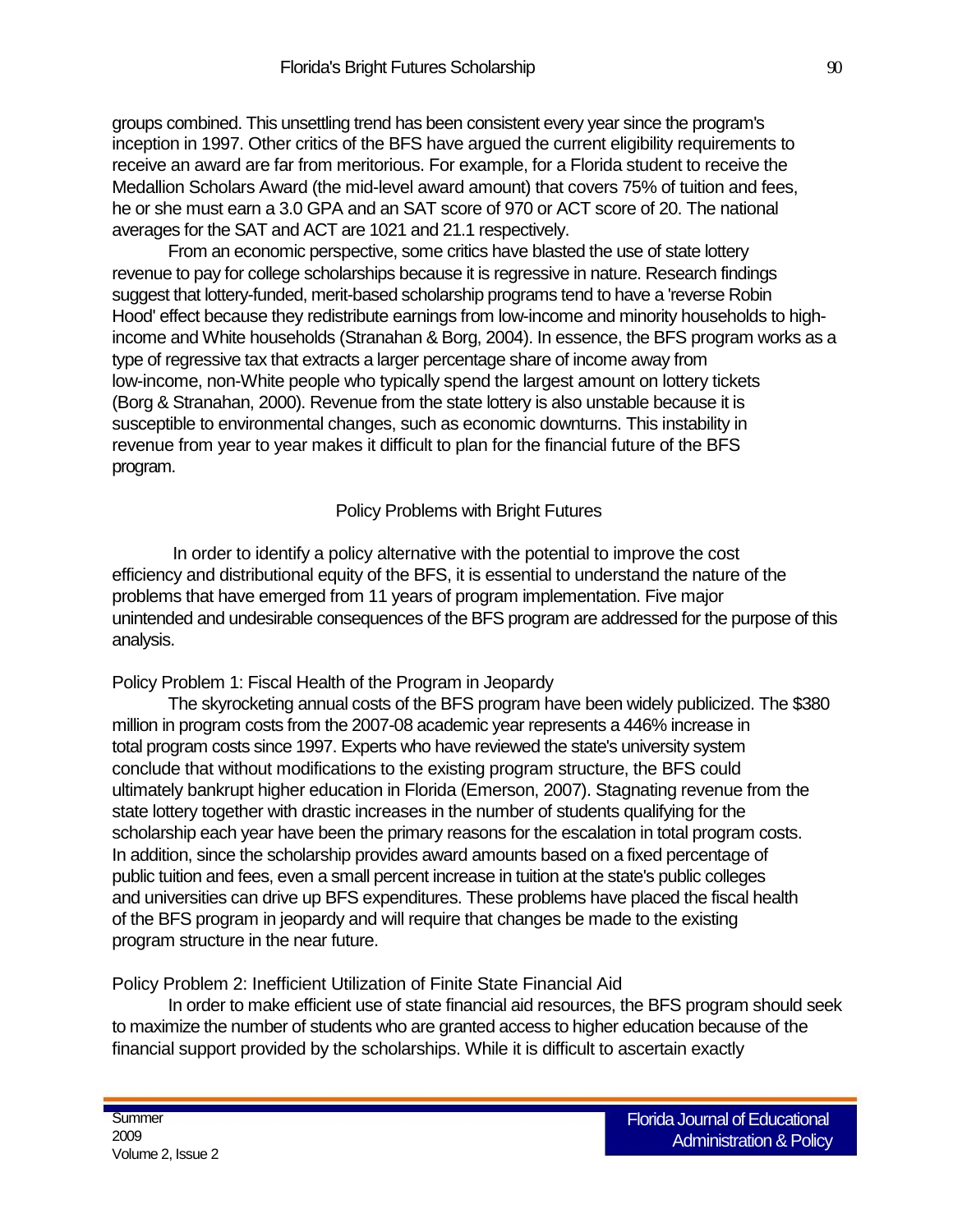how many BFS recipients would have attended college without the scholarship, many scholarships recipients come from affluent families. More than 95% of incoming freshmen at the University of Florida (UF) in 2007 were awarded the BFS, even though a 2004 survey found the median annual income of all UF students' families was \$100,000 (Colavecchio-Van Sickler, 2007). Consequently, some critics have referred to the BFS as the 'BMW Scholarship' because it allows many parents to use their college savings for other purposes, like buying their son or daughter a new car ("Popular Bright Futures Penalizes Needy Florida Students," 2008).

The BFS program is merit-based and designed to provide financial aid based strictly on a student's academic achievements. However, distributing a large percentage of the state's finite postsecondary financial aid resources to students from affluent families is not a cost efficient approach to increasing the number of Florida students pursuing higher education. Research indicates that financial aid is more effective at increasing college enrollment for low-income students than for high-income students because the decision to attend college is constrained by price (Heller & Rasmussen, 2001). This finding suggests that identifying strategies to deliver a greater percentage of the state's financial aid resources to low-income students could improve overall access to higher education in Florida.

Policy Problem 3: Inequitable Distribution of Finite State Financial Aid

Existing data indicates the BFS program has traditionally awarded a disproportionately smaller share of scholarships to minority and low-income students than to White and high-income students (see Table 3). For the 2006-07 academic year, 75% of undergraduates at UF and 58% at Florida State University received the BFS compared to only 12% of undergraduates at Florida A&M University, a historically Black institution ("Popular Bright Futures Penalizes Needy Florida Students," 2008). White students have been awarded an average of 72% of the scholarships annually, while Black students (7%) and Hispanic students (12%) have received a significantly smaller percentage of BFS awards each year (Florida Department of Education, 2008). OPPAGA (2003) found that Black and Hispanic students collectively comprised only 11% of the Academic Scholars Award, 21% of the Medallion Scholars Award, and 26% of the Gold Seal Vocational Award.

| Academic<br>Year | White<br>(%)    | <b>Black</b><br>(%) | Hispanic<br>(%) | Asian<br>$(\% )$ | Native American -<br>Alaska Native (%) | Other*<br>$(\%)$ | Total<br>Awards<br><b>Disbursed</b> |
|------------------|-----------------|---------------------|-----------------|------------------|----------------------------------------|------------------|-------------------------------------|
| 1997-98          | 32,107<br>(76%) | 2,912<br>(7%)       | 4,322<br>(10%)  | 2,211<br>(5%)    | 122 (0.3%)                             | 645 (2%) 42,319  |                                     |
| 1998-99          | 42,918<br>(76%) | 3,796<br>(7%)       | 5,692<br>(10%)  | 2,806<br>(5%)    | 157 (0.3%)                             | 912 (2%) 56,281  |                                     |
| 1999-00          | 53,415<br>75%)  | 4,832<br>$7%$ )     | 7,341<br>(10%)  | 3,363<br>(5%)    | 198 (0.3%)                             | 1,856<br>(3%)    | 71,005                              |
| 2000-01          | 64,724<br>(74%) | 6,030<br>(7%)       | 9,513<br>(11%)  | 4,076<br>(5%)    | 231 (0.3%)                             | 2,482<br>(3%)    | 87,056                              |

TABLE 3: Bright Futures Disbursement History by Ethnicity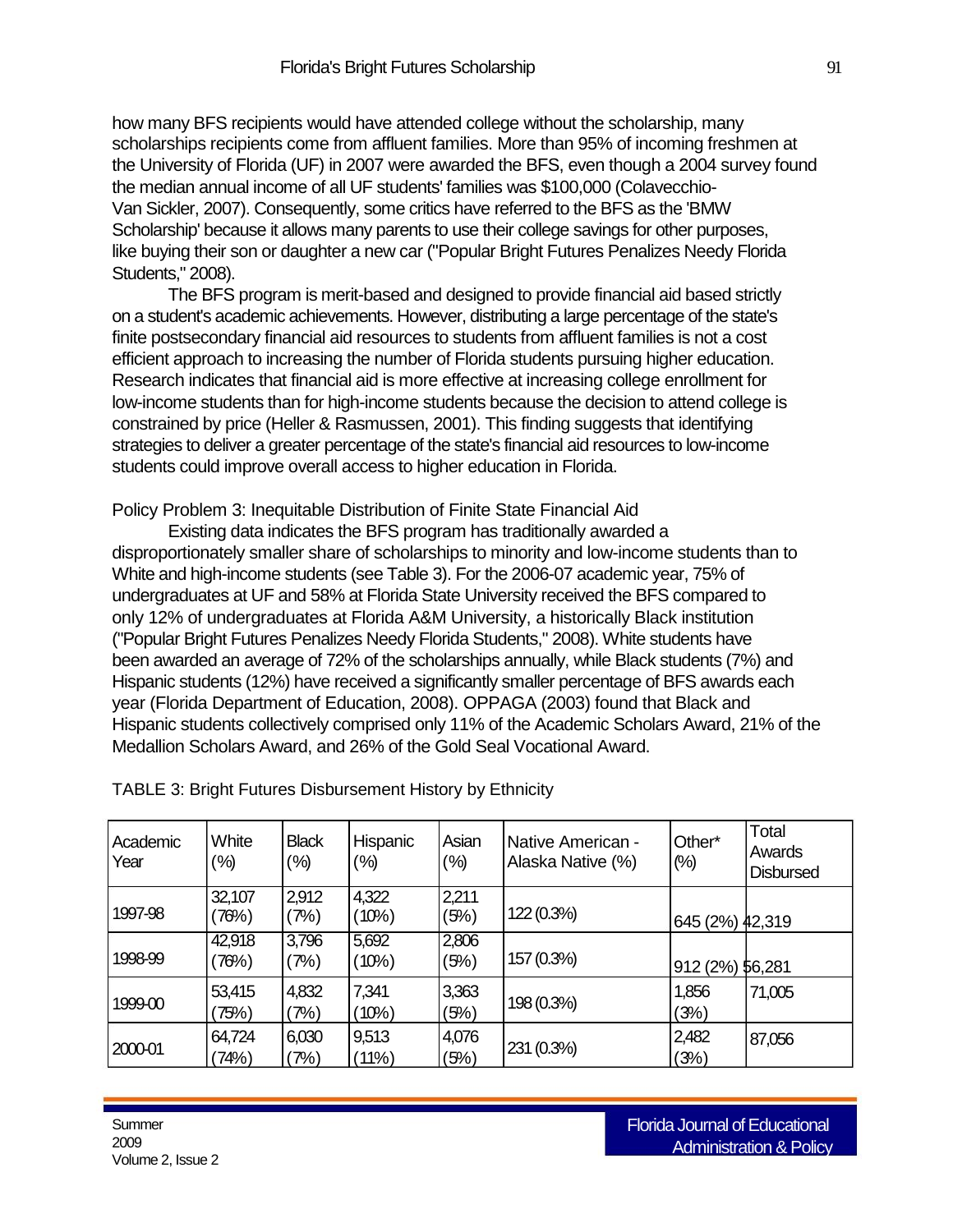| 2001-02 | 72,678<br>(74%)       | 6,751<br>$7\%)$           | 11,149<br>(11%)        | 4,501 271 (0.3%)                    | 2,944<br>(3%)             | 98,294  |
|---------|-----------------------|---------------------------|------------------------|-------------------------------------|---------------------------|---------|
| 2002-03 | 80,447<br>(73%)       | 7,732<br>7%               | 13,306<br>(12%)        | 5,175 270 (0.2%)<br>(5%)            | 3,188<br>(3%)             | 109,868 |
| 2003-04 | 83,728<br>(69%)       | 7,979<br>(7%)             | 15,136<br>(13%)        | 5,380 320 (0.3%)                    | 8,084<br>(7%)             | 120,637 |
| 2004-05 | 90,487<br>(69%)       | 8,740<br>(7%)             | 17,210<br>(13%)        | 5,636 320 (0.2%)                    | 8,204<br>(6%)             | 130,597 |
| 2005-06 | 95,890<br>(68%)       | 9,425<br>(7%)             | 19,383<br><u>(14%)</u> | $6,243$ 363 (0.3%)                  | 8,745<br>(6%)             | 140,049 |
| 2006-07 | 100,290 9,894<br>(67% | (7%                       | 21,339<br>14%          | 6.558 387 (0.3%)                    | 10,163                    | 148,631 |
|         | <del>105,816 1</del>  | <del>10,610 2\$,999</del> |                        | (4%)<br><del>7,048 4∥7 (0.3%)</del> | (7%)<br><del>11,280</del> | 159,170 |
| 2007-08 | 66%                   | 7%                        | 15%                    | 4%                                  | (7%)                      |         |

\* Includes multiracial students and students whose race is unknown. Source: Florida Department of Education (2008, September).

Critics of the BFS argue that a disproportionate number of scholarships are provided for students who can afford the costs of tuition and fees at Florida's public college and universities, which is already among the lowest in the nation (Emerson, 2007). Borg and Stranahan (2000) found that 81% of the BFS recipients in their sample came from households with annual incomes greater than \$40,000, which was above the median household income in Florida at that time. The researchers also found that 32% of scholarship recipients came from households with annual incomes greater than \$80,000. The inequitable distribution of BFS funding is further exacerbated by the fact that Florida awards much less need-based aid that most states. In 2003, only 16% of the federal Pell Grant recipients in Florida received supplemental financial aid from the state (Schmidt, 2003). Overall, Florida spends three times as much money on merit-based financial aid through the BFS program than it does on need-based financial aid programs.

Policy Problem 4: Bright Futures as a 'Five-Ton Anchor' on College Tuition

As demonstrated in Table 2, the award amounts for all three levels of the BFS are tied directly to tuition and fees at the state's public colleges and universities. Though increases in public tuition from 2002 to 2006 at these institutions were relatively modest, the costs of the BFS program still rose by 75% during this time period (Stripling, 2007). The current tuition at Florida's public institutions remains among the lowest in the country, and the BFS program has been referred to as the 'five-ton anchor' holding down Florida's public tuition rates (Colavecchio-Van Sickler, 2007). State appropriations to higher education have been drastically reduced within the past few years while more Florida students are pursuing a college education than ever before. Consequently, higher education leaders have expressed that raising tuition is necessary in order to generate the additional revenue required to provide each student with a quality education.

Until recently, the Florida Legislature resisted concerted efforts by college leaders to make any substantial increases in tuition rates for fear these increases would threaten the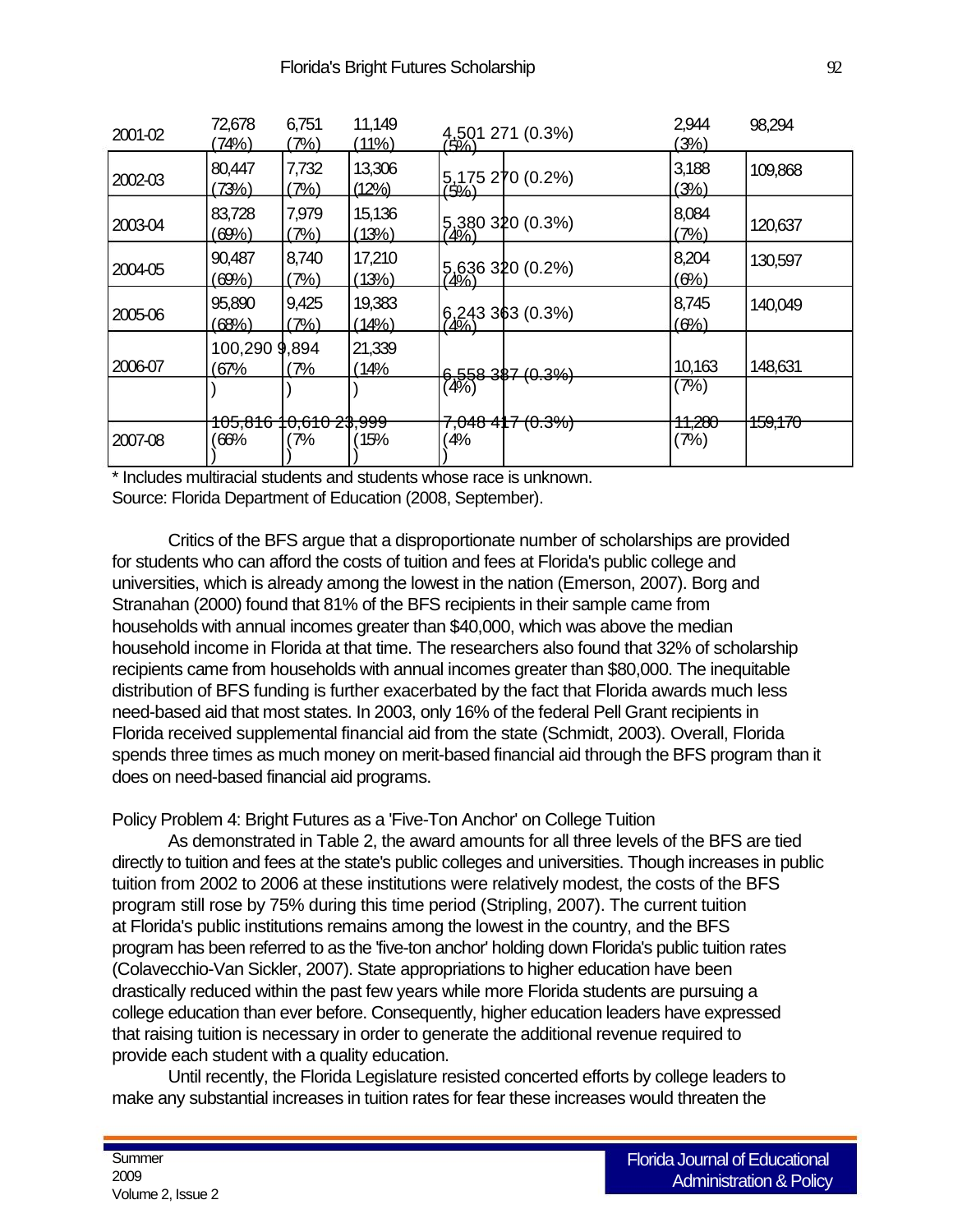fiscal solvency of the BFS program. Legislators passed a bill in 2008 allowing a limited number of the state's research universities to raise tuition significantly over the next several years. This 'tuition differential' will not be covered by the BFS. While this legislation may alleviate some concerns about the quality of education provided by the state's leading research universities, it remains to be seen if BFS award amounts will eventually be decoupled from tuition rates at other colleges and universities across the state.

### Policy Problem 5: Voters Feel Entitled to Bright Futures

Many lawmakers have discovered the broad-based, merit-aid programs in their respective state have become so popular they are nearly impossible to modify (Selingo, 2001). The BFS program is no exception. The political popularity of the BFS has only increased since it began in 1997 and several efforts by Florida lawmakers to modify the program have met fierce opposition, particularly from middle-class voters who are the primary beneficiaries of the scholarship. The first attempt to modify the BFS occurred in 1998, when lawmakers attempted to raise the SAT score required for the Merit Scholars Award (Emerson, 2007). Opponents argued the change would disadvantage students with the most financial need and the increase was never enacted. In an effort to encourage more Florida students to pursue a degree in science, math, or technology, Senator Jeremy Ring introduced a bill in 2008 that would have increased BFS award amounts for those fields while reducing award amounts for other fields ("Popular Bright Futures Penalizes Needy Florida Students," 2008). He abandoned the idea after an outpouring of resistance from students and parents. Attempts by Florida lawmakers to modify the BFS have been unsuccessful thus far, primarily because voters have come to feel they are entitled to the scholarship.

#### Policy Goals

The three policy goals utilized in this analysis are cost efficiency, distribution equity, and political feasibility. These particular policy goals were selected because of the nature of the problems intrinsic to the BFS program. Cost efficiency refers to securing the financial solvency of the program and using available BFS funds to maximize the number of Florida students who attend college because of the scholarship. Distribution equity involves taking steps towards providing state financial aid dollars proportionately to all student groups, including minority and low-income students. As with any policy analysis, consideration of the political feasibility of a proposed policy solution is essential. This policy goal is particularly important when examining changes to the BFS because of the aforementioned challenges Florida lawmakers have encountered when attempting to modify the program.

## Policy Alternatives for Bright Futures

This analysis presents four policy alternatives Florida policymakers can consider when reexamining the current structure of the BFS program: 1. maintain the status quo; 2. implement flat-rate scholarship award amounts; 3. establish a 'blended' program that provides both merit and need based aid; and 4. establish a primarily need-based aid program.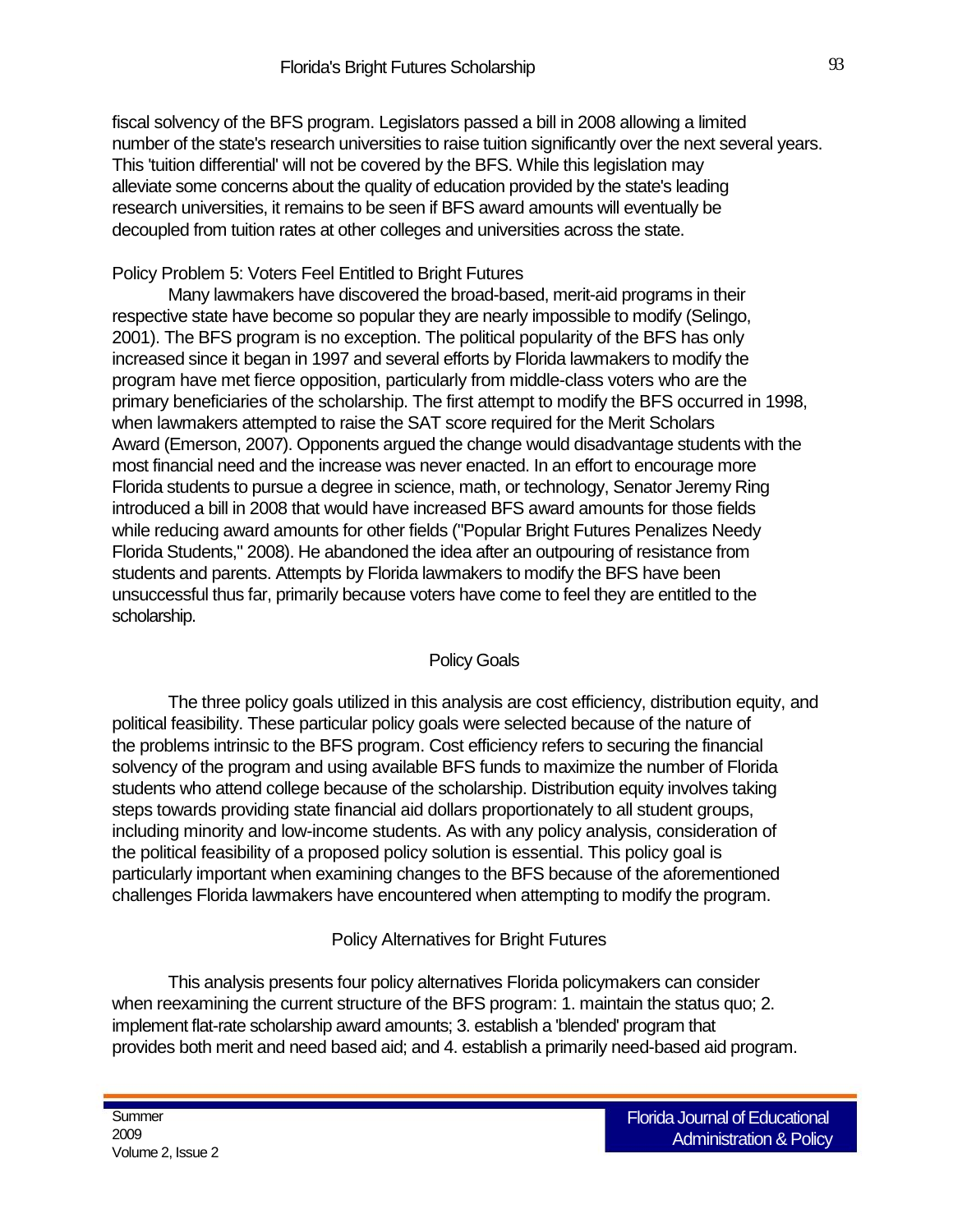### Policy Alternative 1: Maintain the Status Quo

The first option is for policymakers to leave the existing structure of the BFS program unchanged. While the program's unintended consequences will not be addressed under this approach, the existing BFS structure continues to provide financial support to thousands of Florida college students annually. The program has been fairly successful at keeping Florida's best and brightest students in-state (OPPAGA, 2003) and is extremely popular among middle-class voters. Though skyrocketing program costs threaten to bankrupt the BFS program in the near future, the program could still operate under the current structure for the next several years.

## Policy Alternative 2: Introduce Flat-Rate Award Amounts

A second policy alternative is to uncouple the BFS from public tuition rates and instead introduce a flat-rate scholarship amount for each award level. For example, the Academic Scholars Award is currently indexed at 100% of public tuition. Under the current BFS structure students qualifying for an Academic Scholars Award during the 2008-09 academic year were provided a scholarship of approximately \$3,800 (the average rate of tuition at the state's public colleges and universities). For the 2009-10 academic year, the Florida legislature could introduce a flat-rate award amount, such as \$2,800, to Academic Scholars Award recipients. Appropriate flat-rate award amounts would also be established for the Medallion Scholars Award and Gold Seal Vocational Award. The scholarships provided at each award level should be attractive enough to provide incentive for students to perform well academically and encourage them to attended college in-state.

Introducing flat-rate BFS award amounts would reduce total program costs each year and make it possible for the Florida legislature to implement needed tuition increases without fear of bankrupting the BFS program (OPPAGA, 2004). Alee (2004) evaluated several BFS cost saving options and concluded that introducing flat-rate award amounts would be more cost effective and politically acceptable than using means-testing or increasing eligibility requirements. Currently, Florida is one of the few states with a broad-based, merit-aid scholarship program that does not use a fixed-rate award amount. The fact that fixed-rate awards are being used by other successful state merit-aid programs suggests this approach may also work for the BFS program.

#### Policy Alternative 3: Establish a Blended Financial Aid Program

Instead of viewing Florida's financial aid programs as either merit-based or needbased, policymakers could transform the existing BFS into a blended program that awards scholarships based on academic performance and financial need. This approach would utilize a fixed-rate award amount for delivering merit-based scholarships, but would also provide supplemental awards to Florida's 'best and brightest' and to students qualifying for merit-aid who are from low-income families. For example, the blended program would adopt generous eligibility requirements of a 3.0 GPA 'or' 19 ACT score (or equivalent SAT score) to qualify for a fixed-rate merit scholarship of \$2,300. In addition to this base award amount, students would receive a supplemental merit award of \$1,000 if they have a 3.75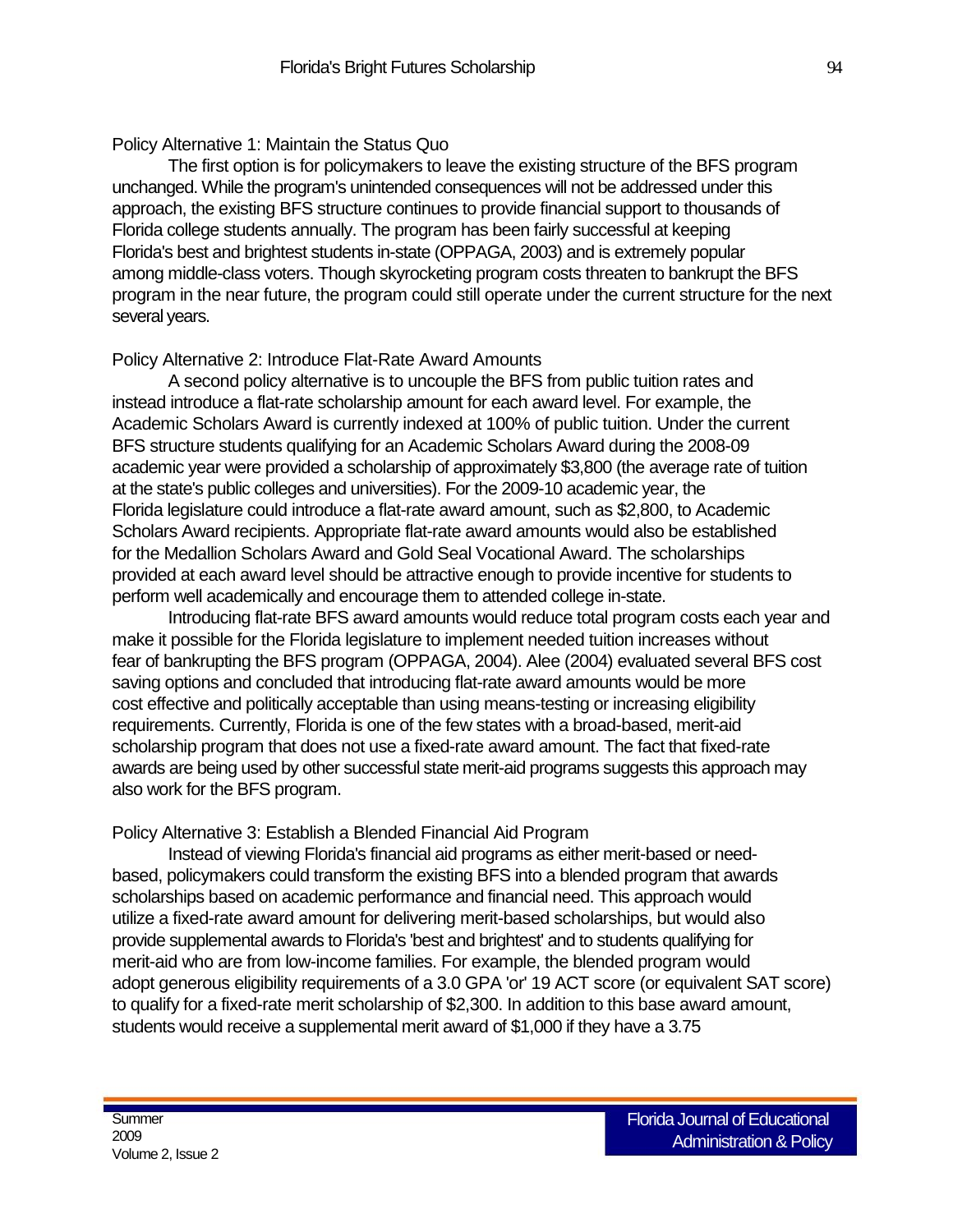GPA 'and' 28 ACT score, or a supplemental need award of \$1,000 if they have a family income below \$36,000.

The concept of blended, or hybrid, financial aid programs is a fairly recent phenomenon in higher education. Established in 2003, Tennessee's Education Lottery Scholarship is a blended program that distributes merit-based and need-based awards using eligibility criteria similar to those described above. Ness and Noland (2007) suggest that Tennessee's program model may mitigate many of the existing criticisms about broad-based, merit-aid scholarship programs and provide policymakers with a new framework for understanding how state financial aid resources can be delivered. While the base award amount for the BFS program would be lower under this type of blended program model, this approach still rewards Florida's best and brightest students and provides additional assistance to students with demonstrated financial need.

Policy Alternative 4: Establish a Primarily Need-Based Financial Aid Program

A prominent criticism of the BFS program is that the majority of scholarship recipients come from affluent families that could have afforded to send their child to college without financial assistance from the state. Since one of major intended outcomes of the BFS program is to increase college access and participation in Florida, the fourth policy alternative involves transforming the BFS into a primarily need-based program. Under this approach, the academic eligibility requirements would be eliminated in order to provide need-based awards and a smaller percentage of program revenues would be devoted to rewarding Florida students who excel academically. For example, the need-based scholarship would cover 100% of public tuition for any Florida student with a family income of less than \$36,000. This program model would significantly reduce the total number of scholarships awarded every year. With the dollars saved by providing fewer scholarships, funds would be available to provide a limited number of merit-based awards. Utilizing the existing eligibility requirements for the Academic Scholars Award (3.5 GPA and 1270 SAT/28 ACT) under the BFS program, these merit-based awards would cover 100% of public tuition strictly for Florida's high achieving students.

Existing research suggests that awarding merit-based financial aid without consideration of a student's financial need is unlikely to increase college participation rates (Heller & Rogers, 2006). The need-based program model would help increase college participation in Florida by providing scholarships to many low-income and minority students who are disproportionately underserved by state merit-based programs. Unlike many of the current receipts of scholarships from the BFS program, a significant number of students benefiting from this need-based program would be unable to afford college without these awards. While the total number of merit-based awards to students from middle-class families would be significantly reduced under this type of program, this approach still provides merit- based incentive for Florida's top academic students to remain in-state for college.

Comparison of Policy Alternatives

A comparative analysis of each of the four proposed alternatives is necessary in order to identify the best policy solution. Each policy alternative is evaluated using the policy goals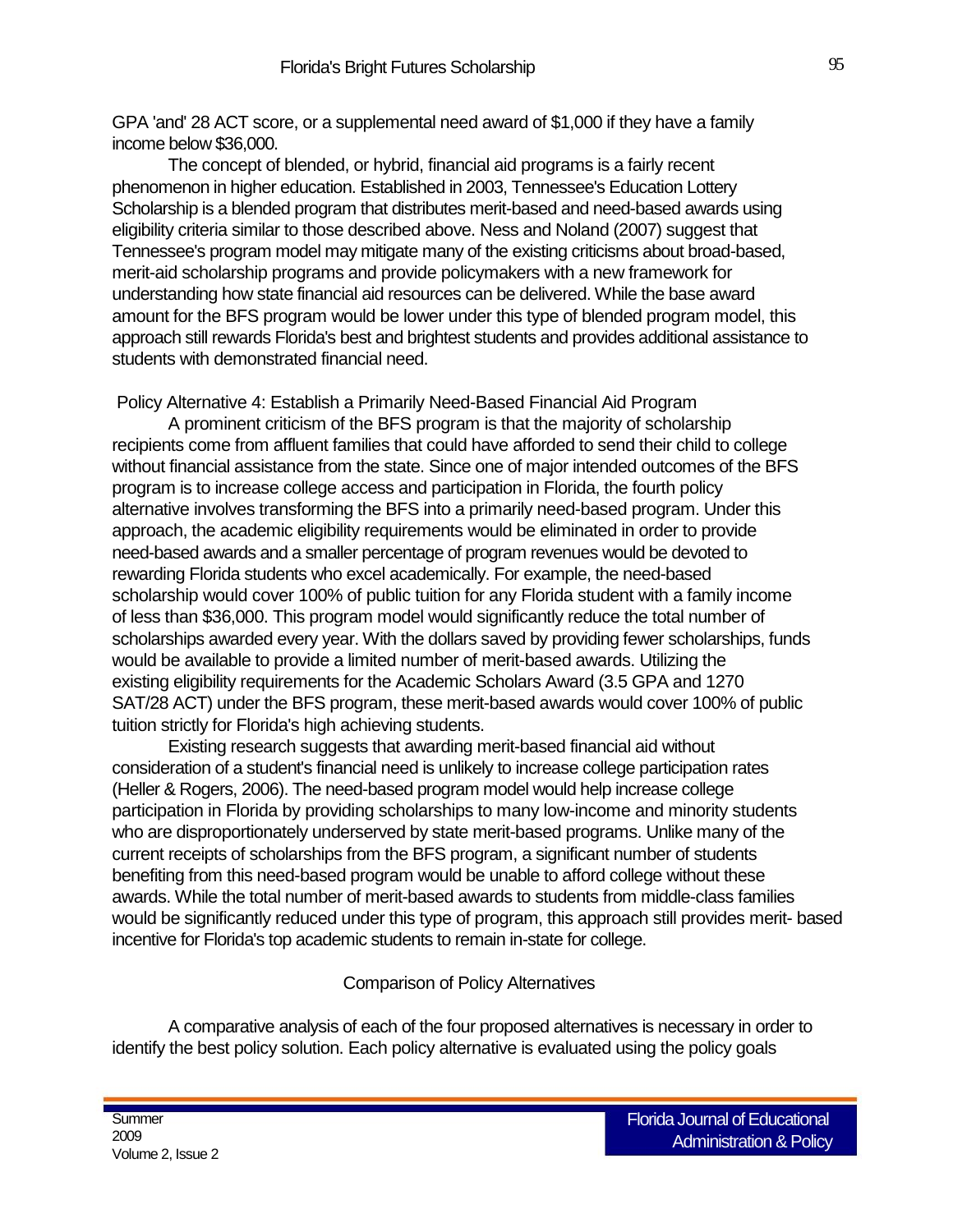of cost efficiency, distribution equity, and political feasibility. A goals/alternatives matrix for the proposed alternatives is presented in Table 4.

|                                          | <b>Cost Efficiency</b> | <b>Distribution Equity</b> | <b>Political Feasibility</b> |
|------------------------------------------|------------------------|----------------------------|------------------------------|
| <b>Maintain Status Quo</b>               | Low                    | Low                        | High                         |
| Implement flat-rate<br>award amounts     | High                   | Low                        | Medium                       |
| Introduce a blended<br>program           | <b>Medium</b>          | High                       | Medium                       |
| Launch a primarily<br>need-based program | Low                    | High                       | Low                          |

Policy Alternative 1: Maintain the Status Quo

The existing structure of the BFS program has produced a number of unintended and undesirable consequences in Florida during its 11 years of implementation. While this approach would continue to provide financial support to thousands of Florida students, maintaining the status quo will only exacerbate the existing problems and further jeopardize the fiscal health of the BFS program. The tuition rate at Florida's public colleges and universities is currently among the lowest in the nation. These institutions are being asked by the Florida legislature to provide a quality education to a growing number of incoming students each year on a shoe-string budget. Furthermore, the state has drastically reduced appropriations to higher education over the last few years. Failure to uncouple BFS awards with tuition rates threatens not only the future of the BFS program, but also the quality of higher education provided by the state of Florida.

The existing BFS program is far from cost efficient. In addition to legitimate concerns about the financial future of the BFS, the existing structure for distributing the state's limited financial aid resources provides awards to a significant number of students who would have attended college without the scholarship. A more cost efficient usage of state financial aid dollars is to deliver scholarships to students who would not have pursued higher education if they had not received the award. In terms of distribution equity, the current BFS program model has performed poorly because a disproportionately small number of scholarships are awarded annually to minority and low-income students. This persistent and disturbing trend alone serves as an impetus for legislators to at least consider making modifications to the existing program structure.

Maintaining the status quo is naturally the most politically feasible of all the proposed alternatives because is the program is already in place and is strongly supported by middleclass voters. Any proposed changes to the BFS program will be opposed by students receiving the scholarship (and their parents) and from legislators who are proponents of the current model. While previous attempts to modify the program have been unsuccessful, this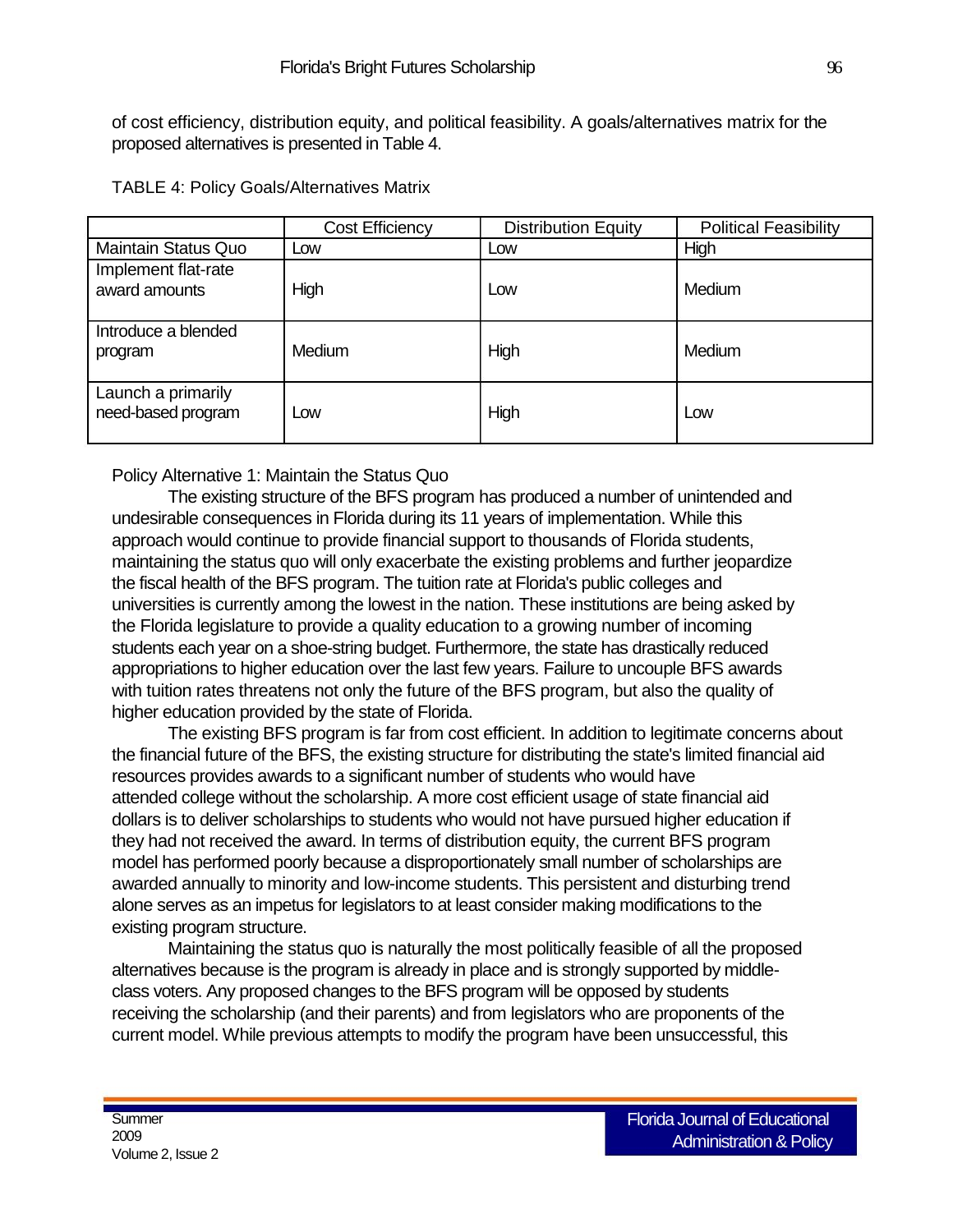political barrier may be becoming less daunting because many of the unintended and undesirable consequences of the BFS have been well-documented (Emerson, 2007).

Policy Alternative 2: Introduce a Flat-Rate Award Amount

The primary advantage of introducing a flat-rate award amount is that this approach delivers immediate savings to the BFS program<sup>1</sup>. In addition, it would also allow public colleges and universities to raise tuition in order to generate much-needed institutional revenue because BFS awards would no longer be indexed to tuition. Identifying the appropriate flat-rate award amounts for each existing BFS award level would be a critical element of this approach. The award amounts should be high enough to encourage Florida's top academic students to attend an in-state college. Is a flat-rate award amount of \$2,800 enough to keep students in-state? Would providing scholarships of \$2,500 have the same effect? It would be advantageous for state legislators to seek counsel from economic and higher education finance experts in Florida to help answer these types of questions when considering the introduction of flat-rate award amounts.

In terms of cost efficiency, introducing a flat-rate award amount is an effective policy alternative to reduce total program costs. For the 2003-04 academic year, providing flat-rate scholarships of \$2,900 to Academic Scholars and \$1,700 to Medallion Scholars would have reduced the costs of funding new scholarships by \$4 million (Alee, 2004). This approach, however, is not effective at maximizing the number of students who attend college as a direct result of receiving a BFS scholarship. Similar to maintaining the status quo, many of the scholarship awardees under this alternative would still be students from affluent families. Flatrate award amounts fail to remedy the problems with the existing program structure related to distribution equity. This approach may even have negative consequences for recipients from low-income families if scholarship amounts for Medallion Scholars Award and Gold Seal Vocational Award (the two awards the majority of BFS low-income students qualify for) do not cover a considerable share of their college tuition. In terms of political feasibility, Florida legislators know that making any changes to the BFS program will be challenging. However, introducing flat-rate award amounts keeps much of the existing program structure intact (i.e. award levels, eligibility requirements), suggesting than fewer political barriers will be experienced during policy implementation in comparison to alternatives that significantly restructure the BFS program. When advocating the adoption of this policy alternative, legislators would also be able to capitalize on the fact that other states with meritbased programs use flat-rate award amounts.

Policy Alternative 3: Establish a Blended Financial Aid Program

The high degree of polycentrism in the United States makes it possible for the various levels of government to develop a better understanding of a particular policy issue by examining similar policies in other governments. A political strategy known as sideways analysis can be used to investigate the current and past performance of particular policies in

<sup>1</sup> Raising eligibility requirements, which would reduce the number of scholarship recipients annually, is another approach that has been considered in the research literature to curtail BFS total program costs. However, raising eligibility criteria would only exacerbate distributional inequity (OPPAGA, 2004) and was therefore purposefully omitted from this policy analysis.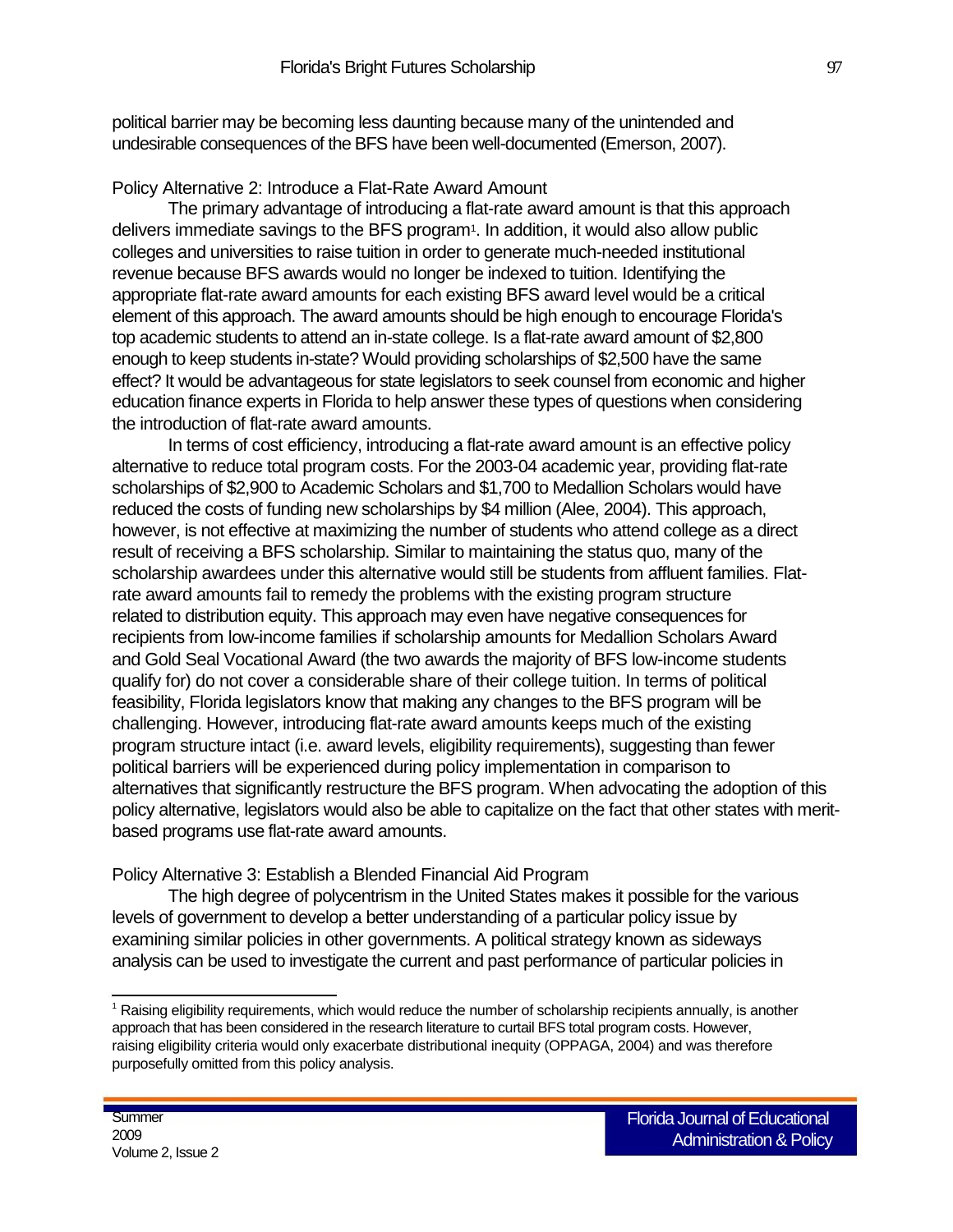other jurisdictions (Bickers & Williams, 2001). Through sideways analysis Florida policymakers can learn from Tennessee's Education Lottery Scholarship Program to transform the BFS into a blended financial aid program. While this alternative provides a lower base award amount, it delivers supplemental awards to the top academic students and students from low-income families.

By lowering the academic eligibility requirements to qualify for the base award amount (i.e., 3.0 GPA 'or' 19 ACT) Florida's blended BFS program would increase the number of recipients each year. Researchers have cautioned that lowering eligibility requirements can increase total program costs, despite its ability to "cast a wider net" and improve the proportion of scholarships distributed to minority and low-income students (Ness & Noland, 2007). In terms of the fiscal health of the BFS program, the cost efficiency of a blended program model is dependent upon the base award amount provided to each student. Determining the appropriate eligibility requirements and base award amount would be critical in controlling program costs. The blended model approach is a more cost efficient utilization of limited state financial aid resources than the first two alternatives because the supplemental need-based award would increase the number of students who would not have been able to afford college without the scholarship.

This type of program structure provides a more equal distribution of financial aid among all student groups. The lower academic eligibility requirements increase the number of students receiving scholarships who have typically been underserved by merit-based programs. The supplemental need-based award also helps improve the distributional inequity that is inherent under the existing BFS program. However, a blended program may not be politically feasible, as middle-class voters would certainly resist any changes that decrease the generous award amounts they have come to consider an entitlement. Legislators could present the fact that students would be able to qualify for roughly the same award amount as under the existing BFS program if they perform well enough academically to receive the supplemental merit-based award. Using Tennessee's blended program as a successful model to follow may also alleviate some of the concerns other legislators and voters have about restructuring the BFS program.

Policy Alternative 4: Establish a Primarily Need-Based Financial Aid Program

The fourth policy alternative represents a dramatic shift in the way existing state lottery revenues are used to deliver financial assistance to Florida's college students. Florida currently spends three times as much money on merit-based as it does on need-based aid. Establishing a primarily need-based financial aid program would reverse this trend with the goal of improving access to higher education for students from low-income families. Under this approach the majority of state lottery revenue would be awarded to college students from households with incomes of less than \$36,000, regardless of the student's academic qualifications. Remaining program revenue would be allocated to provide generous meritbased scholarships (100% of public tuition) for Florida's top academic students to encourage these students to remain in-state.

Since a smaller number of students would qualify for the scholarship each year, using existing BFS funds to establish a primarily need-based program would reduce total program costs. If low-income students are able to attend and graduate from college, then this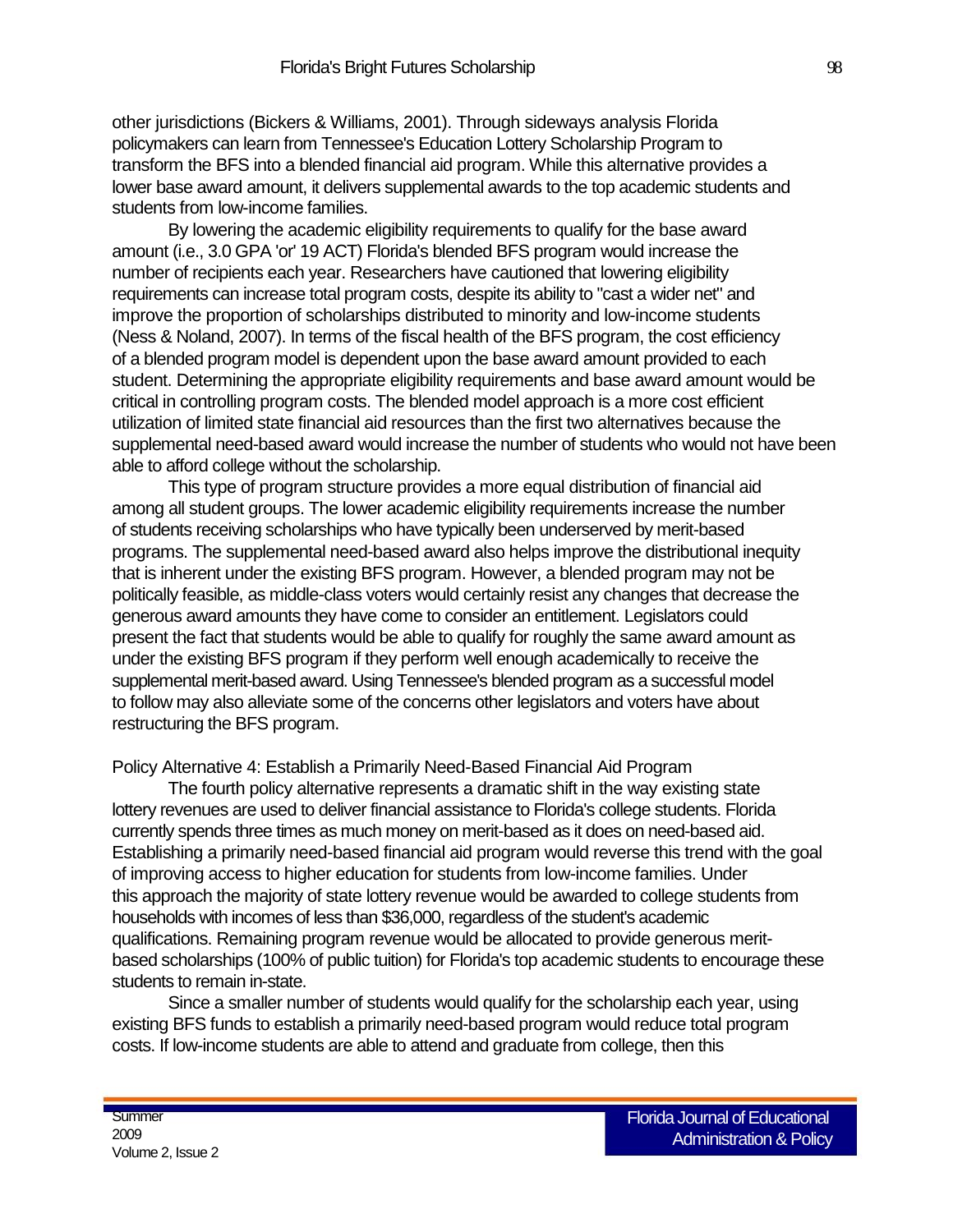approach is more cost efficient than the proposed alternatives that do not incorporate a needbased component. Florida maximizes the positive externalities generated by financial aid awards when recipients earn their degree. Existing research suggests that many of the students who would be awarded need-based scholarships under this program model would not persist until graduation. Since this model does not require students to meet any academic eligibility requirements, the state would likely disburse a significant number of awards to students who might not be academically prepared for the rigors of college-level coursework. While the program does provide much needed assistance to students who have typically been underserved by the BFS, the cost efficiency of this program may be questioned since many recipients may drop out before earning their college degree. If a large percentage of students use the scholarship funding for only one or two years and then drop out of college, the cost efficiency of this approach would be extremely low.

Establishing a primarily need-based financial program has the potential to improve the distribution equity of scholarships among all student groups. White students from middle and high-income families would no longer receive an overwhelming majority of the state's financial aid resources. In terms of political feasibility, legislators may find it very challenging to garner support for this policy alternative. Middle-class voters would be extremely discontented by this program model because many students from these households would no longer receive any financial support from Florida's lottery revenues. This may hinder the success the BFS program has experienced in keeping academically talented students in-state for college.

#### Evaluation and Recommendation

To achieve the desired policy goals of cost efficiency, distribution equity, and political feasibility, the alternative recommended by this policy analysis is the development of a blended financial aid program. The dichotomous view of state financial aid programs as either merit-based or need-based may no longer be effective to address many of the current challenges facing higher education in Florida. In providing academically meritorious students with a scholarship amount large enough to keep them in-state while providing supplemental aid to students with demonstrated financial need, a blended financial aid program has the potential to solve many of the problems caused by the existing structure of the BFS program. Tennessee's scholarship program provides a useful model that Florida policymakers can follow when developing this blended program for their state.

The popularity of the BFS among voters makes any modification to the existing program structure politically challenging, but an abundance of information about the unintended and undesirable consequences indicate that changes must be made in the very near future. When the policy window opens and the future of the BFS program reaches the forefront of the political agenda, Florida legislators would be wise to consider using state lottery revenues to establish a blended financial aid program. This policy alternative is an innovative and promising strategy that will continue rewarding students for their academic achievements, while simultaneously improving the access and success rates of students who have traditionally been underrepresented on the campuses of Florida's colleges and universities. The implementation of a blended financial aid program would remedy many of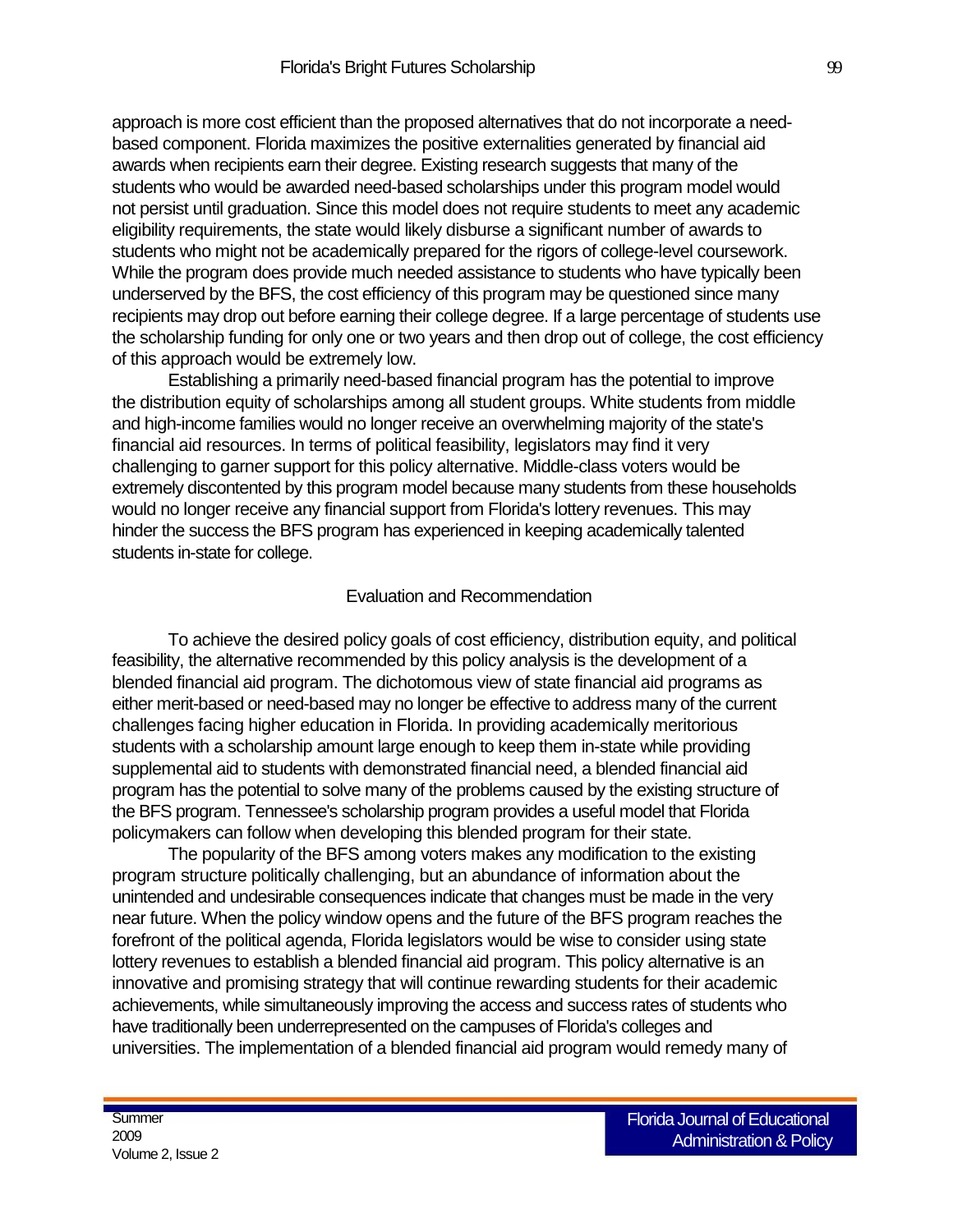the existing policy problems with the BFS and lead to an even brighter future for higher education in Florida.

## References

- Alee, Q.N. (2004). The Florida Bright Futures Program: An analysis of cost saving policy options. Unpublished master's thesis, Florida State University, Tallahassee.
- Bickers, K.N. & Williams, J.T. (2001). Public policy analysis: A political economy approach. Boston: Houghton Mifflin Company.
- Borg, M.O. & Stranahan, H.A. (2000). Lottery funded merit scholarships: Some lessons learned from the Florida Bright Futures Scholarship Program. Retrieved November 12, 2008 from: http://www.murraystate.edu/qacd/cbpa/bber/articles/borg.pdf.
- Colavecchio-Van Sickler, S. (2007, February 25). Higher education for a better Florida: Too many students, too little money don't bode well for the state. St. Petersburg Times. Retrieved November 14, 2008 from:

http://www.sptimes.com/2007/02/25/Opinion/Higher\_education\_for.shtml.

Colavecchio-Van Sickler, S. (2007, July 21). Not such a bright future: A lawsuit highlights a fierce tug of war over the state's popular scholarship program. St. Petersburg Times. Retrieved November 14, 2008 from:

http://www.sptimes.com/2007/07/21/State/Not\_such\_a\_bright\_fut.shtml.

- Creech, J.D. & Davis, J.S. (1999). Merit-based versus need-based aid: The continual issues for policymakers. In J.E. King (Ed.), Financing a college education: How it works, how it's changing (pp 120-136). Phoenix, AZ: Oryx Press.
- Duffourc, D. (2006). State-funded college scholarships: General definitions and characteristics. Review of Policy Research, 23(1), 235-248.
- Emerson, A. (2007, August 12). Bright Futures changes at hand. The Tampa Tribune, p. E8.

Florida Department of Education (2008, September). Florida Bright Futures Scholarship Statistical Reports. Retrieved November 8, 2008 from:

http://www.floridastudentfinancialaid.org/ssfad/bf/bffacts.htm.

- Florida Department of Education (2008, September). Florida Bright Futures Disbursement History by Ethnicity. Retrieved November 8, 2008 from:
- http://www.floridastudentfinancialaid.org/SSFAD/PDF/BFstats/BFReportsC.pdf. Florida Postsecondary Education Planning Commission (1999, December). Florida's bright
- futures scholarship program: A baseline evaluation. Report prepared in response to specific appropriations 171 through 176 of the 1999 General Appropriations Act, Chapter 99- 226, Laws of Florida.
- Heller, D.E. (2002). State merit scholarship programs: An introduction. In Heller, D.E. & Martin, P. (Eds.). Who should we help? The negative social consequences of merit scholarships (pp. 15-24). Cambridge, MA: The Civil Rights Project at Harvard University.
- Heller, D. E. & Rasmussen, C. J. (2001). Merit scholarships and college access: Evidence from two states. State merit aid programs: college access and equity. Cambridge, MA: The Civil Rights Project at Harvard University.